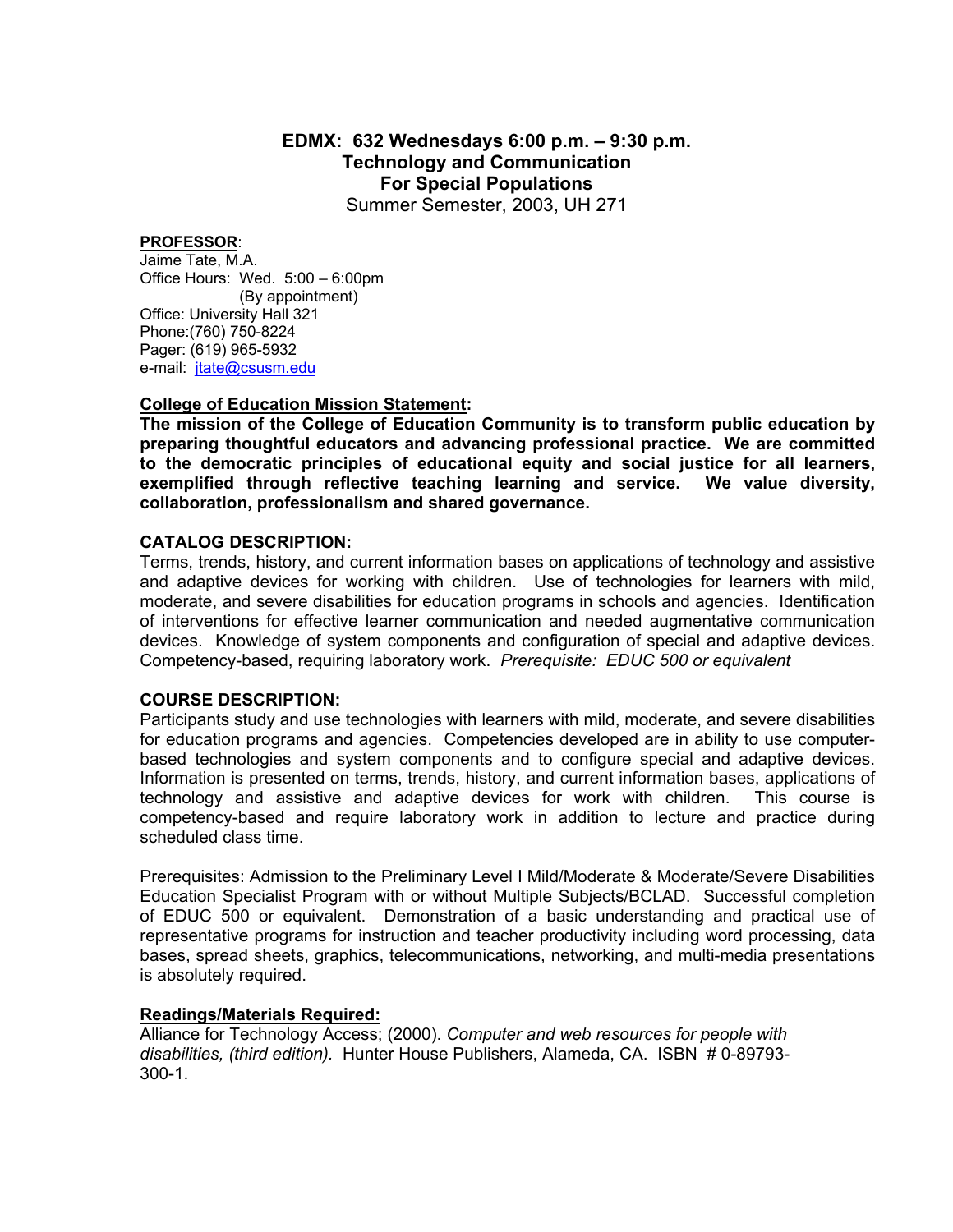Maltby, Parsons, Tate, (2003). EDMX 632: *Technology and communication for special populations.* Bound Reader, available at CSUSM Book Store.

Readings as assigned and researched on the internet, daily news, and professional journals.

- Class handouts (bring all handouts with you to class)
- Manuals to equipment and software (provided, to be used in class)

## **Supplies Required:**

- Removeable USB Drive (Pen/Thumb drive or zip disk (100MB is recommended). You MUST have these to save lab work done in class.
- University print card. You will be required to submit hard print copies of lab assignments printed in the lab. This is a requirement.
- One 4" X 6" photo album to use in the Mouse House lab.

It is suggested that you get together in teams together in teams to gather or purchase these materials to share (You will need them for the low tech lab).

 Velcro tabs or strips Glue sticks (small or large) Hot glue gun (bring to share) 3 soft sponges ¼ yard of felt Double-sided foam tape (small amount) **Scissors** 

### **COURSE OBJECTIVES**:

Upon completion of this course, students will have acquired the knowledge and skills to:

- 1. Identify for selection and use various resource agencies at national, state, and local levels for improving the use of technology in the classroom to effect needed modification and adaptation of the learning environment for large and small group instruction.
- 2. Evaluate microcomputer software and other technological media for its potential usefulness including possible adaptations and modification to the educational environment and/or devices for improving education programs.
- 3. Plan for the practical application for instructional use of computers; select, evaluate, and use educational hardware and software, and design classrooms for the use of computer assisted instruction for various groups of learners.
- 4. Be familiar with and be able to utilize telecommunication and utility programs to access information bases in general and special education and adaptive technologies.

5. Plan the use of technology that can be used to assist/enable persons with physical disabilities in approaching the learning process and environment.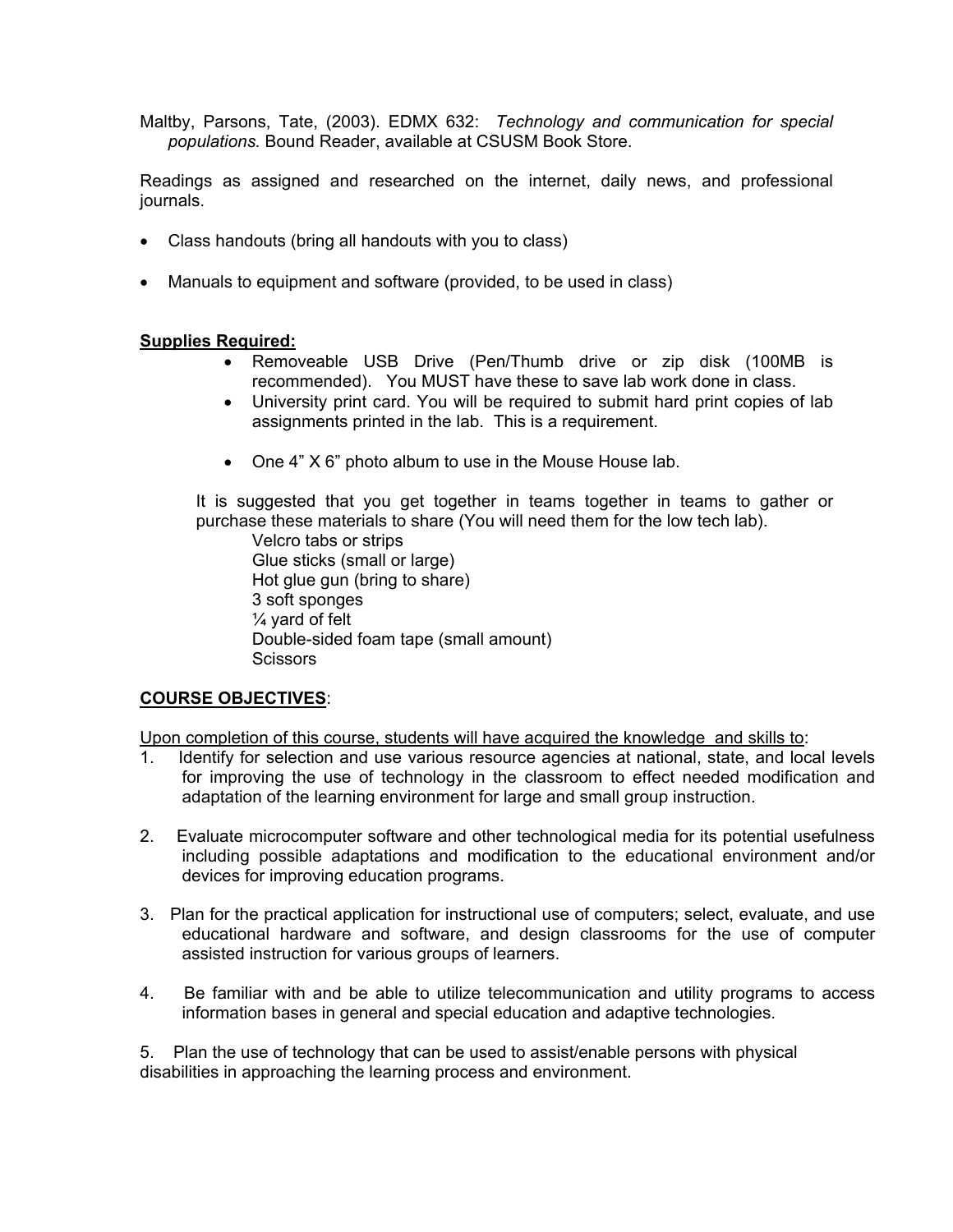- 6. Explain how to evaluate the effectiveness of technology applications and devices in special education program and for individual learners in the schools.
- 7. Acquire skills in the use of (administration, scoring, and interpretation) formal measures. using compuscore software programs.
- 8. Acquire skill in designing and managing education environment for a diverse group of learners in the through use of technology in the classroom
- 9. Acquire skills in adapting curriculum and instruction for students with mild, moderate, and severe disabilities through use of technology and communications.
- 10. Applying knowledge base in family systems and collaboration with parents in designing curriculum, IEPs and ITPs and classroom management plans using appropriate specialized software programs.
- 11. General information and practical application of various specialized assistive and adaptive devices useful for mobility, motor and sensory functioning including resources, repairs, and updating devises.
- 12. Demonstrate skills in sharing information with parents, children, and support staff about the use of assistive and adaptive devices for sensory, movement and mobility.
- 13. Acquire competencies in configuring and using adaptive devices including
- Intellikeys™,
- switch access and switch interface,
- overview of other hardware including
- Key Largo™ alternative keyboard,
- TASH mini keyboard™,
- 14. Acquire competencies in using specialized software such as:
	- Overlay Maker©: standard and custom overlays for social interaction and communications skills,
	- Write out Loud© (Speaking word processing program)
	- Co-Writer©: (Word prediction program for individuals with oral and written language disabilities (Ke:nx setups, alternative keyboards)
	- PowerPoint© to make educational learning environments that are switch accessible.
	- Inspiration© to create learning maps, etc.

## **ADMINISTRATIVE REQUIREMENTS OF STUDENTS**

**COE ATTENDANCE POLICY**: A good student is one who adheres to standards of dependability and promptness. This course is comprised of 12 class sessions across a 16 week period. Students who miss two or more of the 12 class sessions (or 80. %) of this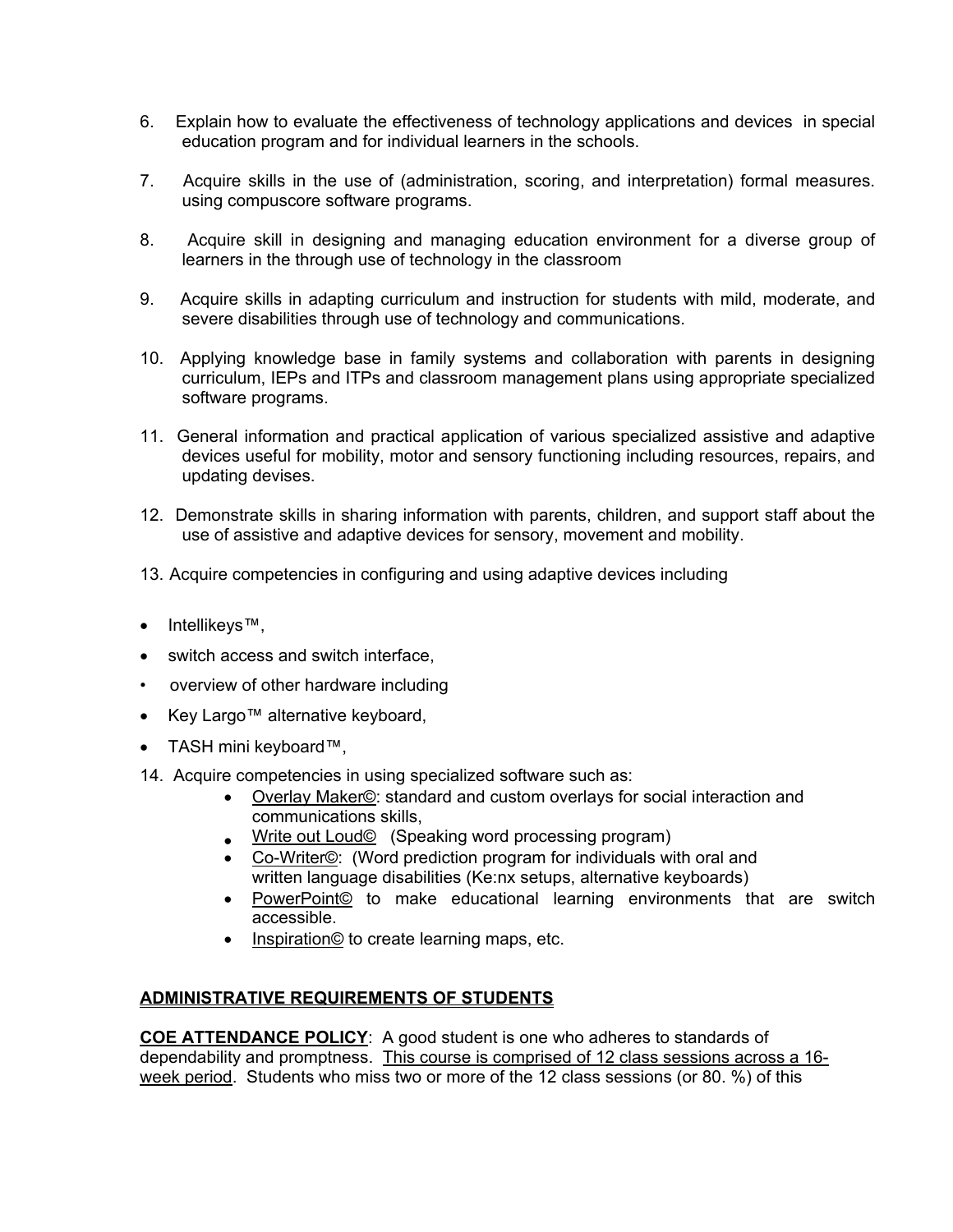course; or who are late for, or leave early from two or more sessions of this 12 class session course, will be unable to receive a passing grade for this course (C+ or better).

**ASSIGNMENT POLICY**: Each assignment is due on the date indicated on the syllabus. Students are required to keep a copy of all work (including lab assignments requiring papers and responses) in case any work becomes lost. Burden of proof of assignment completion is upon the student.

**MISSED LABS**: Students may (with consent of the professor) make up the lab work and submit the lab sheet. However, less than full points will be awarded as the student has missed the professor's instruction and supervised in-class group work with peers. No labs will be accepted later than two weeks after the class session in which the information was covered.

**Note**: If you have extraordinary circumstances in your life which will impact upon your attendance or assignments, please let us know. If you have any questions or concerns, please contact the instructor.

 Plagiarism of any type will result in a failing grade. Students making unauthorized copies of copyrighted microcomputer software will receive a failing grade.

## All proof of work accomplished is the responsibility of the student.

It is strongly advised that students keep up with the assignments from week to week.

## **LAB ETIQUETTE**:

 **ABSOLUTELY NOT FOOD, DRINK, WATER, ETC. IN THE LAB AT ANY TIME**.!!!! Students with food or drink in the lab will be **penalized participation and lab points**. Thank You.

 $\Box$  A collaborative professional considers his/her colleagues at all times. Much of the adaptive and assistive devices must be shared. Be sure to have each member of the group have hands-on with the devices and software in order to complete lab work.

 $\Box$  Much work for this course is collaborative. In real life, all team members must collaborate and participate in order to accomplish any completed project . Team members are expected to be considerate and group minded in scheduling working sessions to complete course assignments.

 $\Box$  Please wash your hands before using any adaptive equipment, the keyboard membranes and switches are very sensitive. Also, do not write on top of the keyboard membranes.

**Note: the one principle of adaptive tech**: if it is going to malfunction, it will do so when you are in front of a group! Please be patient!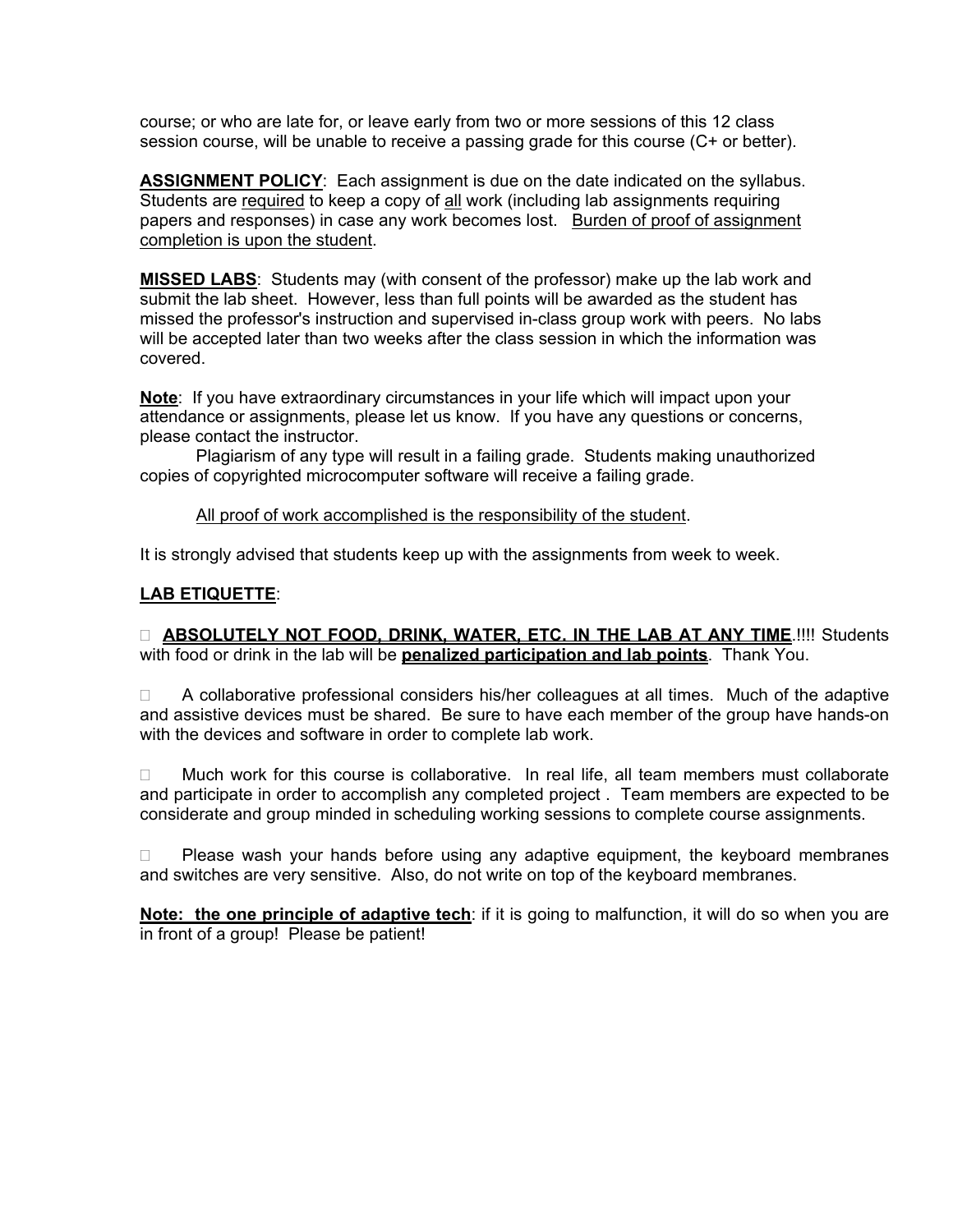## **Professional and Administrative Requirements**

- 1. Attend all class sessions. Please call the instructor when you are unable to attend class or if you must be late. It is the policy of the CSUSM College of Education that any student who misses 20% or more of class time, field experiences, or class sessions may not receive a passing grade for the course.
- 2. Use "Person-first" language (e.g., "Student with Down Syndrome" rather than "Down Syndrome student) must be used throughout all written and oral assignments and discussions.
- 3. Word-process all written documents. **Keep a copy of all of your work**. Proof of completion of all assignments is the responsibility of the student. Keep these records until you have received your grade. Also, you will want these copies for your records and for potential future use as professional portfolio entries.
- 4. Complete and hand in all assignments on the due dates for full credit. If you have extraordinary circumstances that impact completion of your assignments, please inform the instructor(s). Any time that you have questions or concerns, please contact the instructor(s) immediately.
- 5. Participate in class discussions and group activities and demonstrate positive interpersonal skills with classmates and guests. Participation points are assigned on the basis of participation, collegiality, collaborative effort, and professionalism in interactions with fellow students and the instructors and guest lecturers.
- 6. Responsibility for obtaining handouts is that of the student. If you are to miss class, be sure to select a class "buddy" to ensure that you receive handouts and information when you must miss class. You may wish to have the following: Buddy: Telephone, e-mail address, Fax number.

## **SCHOLASTIC REQUIREMENTS**

**Please note the College of Education Attendance policy stated on the first page of this syllabus.** The CSUSM College of Education, which has an attendance policy that mandates a minimum attendance of 80% of class sessions, requires these guidelines. Please inform your instructors in advance of any extenuating attendance circumstances.

### **Participation (3 point maximum/class X 15 classes = 45 points maximum)**

Regular, punctual attendance it is critical and expected in the teaching profession. Because this class is participatory in nature, the experiences and discussions are difficult to recreate. Additionally, it is important that each class member have the opportunity to exhibit collaborative teaming and participatory behavior. To reinforce our commitment to developing interpersonal skills, students are expected to arrive on time; return from break on time; stay for all of the class; and fully participate and cooperate with classmates, instructors, and guests. A class participant who arrives late, departs early, or engages a "non-collaborative" behavior will receive less than the maximum **three** points for that given class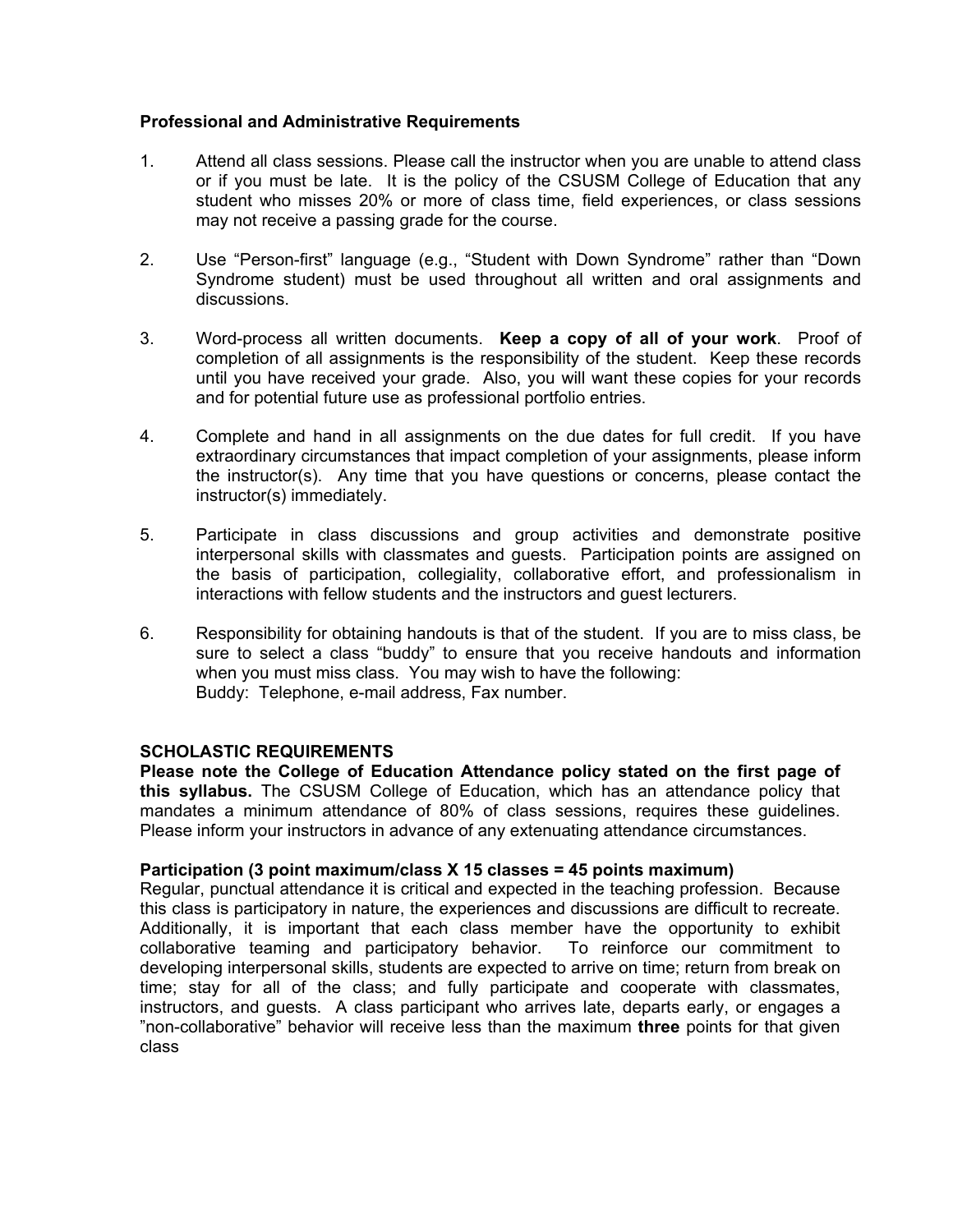## **ACADEMIC REQUIREMENTS**

## **ASSIGNMENTS AND POINTS FOR MEETING COURSE OBJECTIVES:**

| Lab Assignments (10 points each)       | 60  | (be sure to turn in your lab sheet for lab points) |  |  |  |  |
|----------------------------------------|-----|----------------------------------------------------|--|--|--|--|
| Lab Reflections (10 points each)       | 60  | (reflections need to be attached to the lab sheet) |  |  |  |  |
| Collaboration/Participation            | 60  | (be sure to sign in each class session)            |  |  |  |  |
| Customized Overlay and presentation    |     | (Pairs)<br>50                                      |  |  |  |  |
| SWERL Assignment (individual)          | 95  | (submits complete SWERL with paper)                |  |  |  |  |
| <b>Website Review</b>                  | 50  |                                                    |  |  |  |  |
| Reading Reflections (20 points each)   |     | 100 (Activities will be provided)                  |  |  |  |  |
| <b>Product Review Research Project</b> | 100 |                                                    |  |  |  |  |
| <b>PowerPoint Project</b>              | 100 |                                                    |  |  |  |  |
| <u>TOTAL POINTS:  675 </u>             |     |                                                    |  |  |  |  |

**Lab Assignments**: (6 sessions @ 10 points each = 60 points)

There is an in-class application lab assignment for each class meeting. Be sure to turn in your lab sheet.

 Switch Software Lab Software Evaluation Lab Mouse House/Page Fluffers Isolation Mitt Inspiration Lab Low Tech Device Lab

## **Lab Reflections** (6 sessions @ 10 points each = 60 points)

Following each lab, students will reflect on what they learned from the lab and describe how they can apply it to their teaching assignment or teaching environment they wish to be employed.

### **Collaboration/Participation** (12 sessions @ 5 points each = 60 points)

Be sure to read both the attendance and missed labs policies stated above under administrative requirements.

### **Presentation of Software and Customized Overlay (Paired Grouping) (50 points)**

Pair's evaluation and presentation of a software program, with Custom Overlay for interface. Format included in bound reader.

### **Presentation of SWERL (95 points) (individual assignment)**

Students will use the SWERL and complete the student evaluation and software analysis. These will be shared in class through a group process.

### **Reading Reflections: (20 each = 100 points total)**

Reading reflections will be based on text readings. Formats/prompts will be provided in class.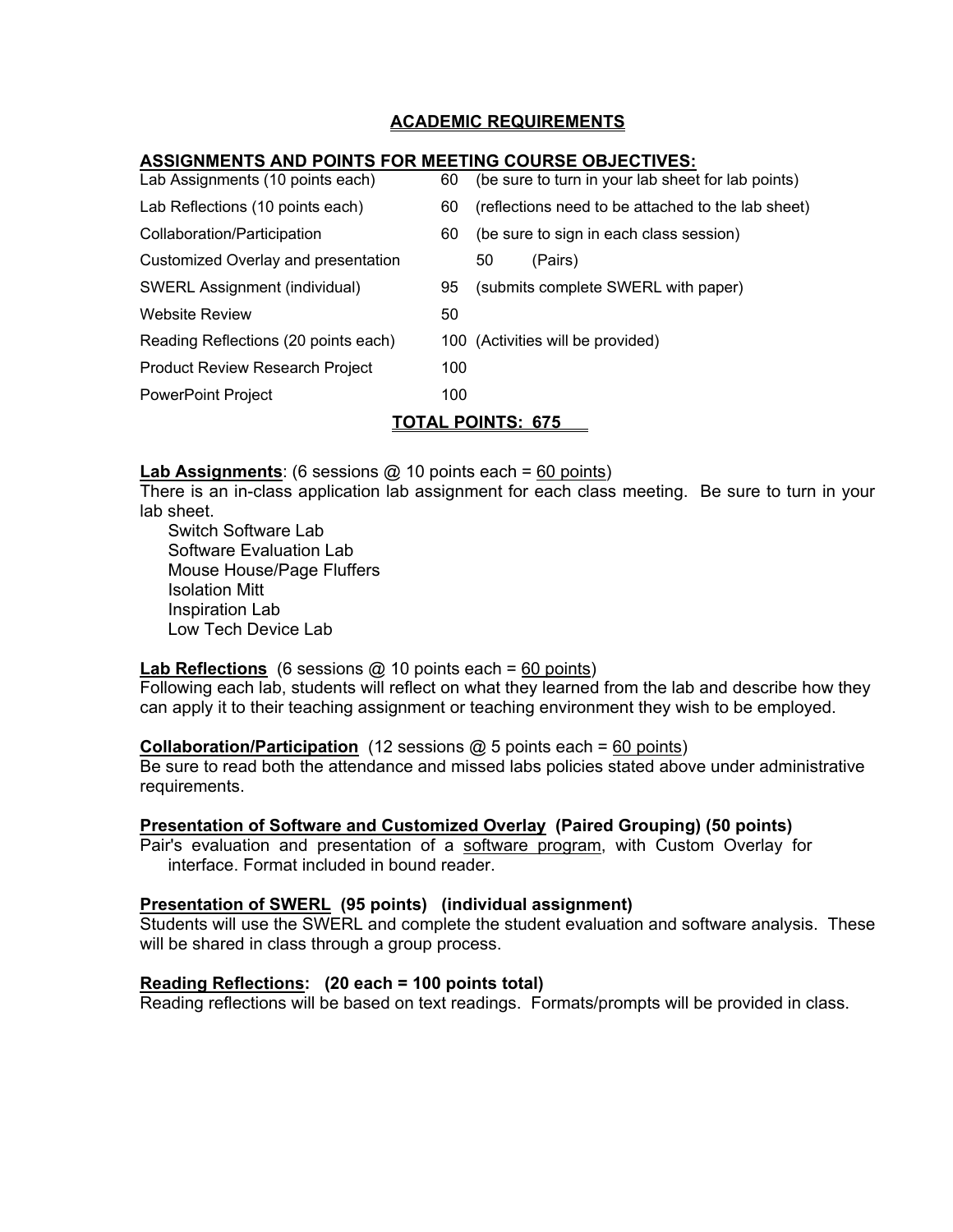## **Product Review Research Paper (100 points)**

\*\*\*\*Description to follow Week 2. I am revising it!!!)

### **PowerPoint Project (100 points)**

Students will develop a learning project using PowerPoint. The project will focus on standards, curriculum, and accessibility to all students. Details will be provided Week 2.

## **SCHOLASTIC REQUIREMENTS**

**Please note the College of Education Attendance policy stated on the first page of this syllabus.** The CSUSM College of Education, which has an attendance policy that mandates a minimum attendance of 80% of class sessions, requires these guidelines. Please inform your instructors in advance of any extenuating attendance circumstances.

## **Participation (3 point maximum/class X 12 classes = 45 points maximum)**

Regular, punctual attendance it is critical and expected in the teaching profession. Because this class is participatory in nature, the experiences and discussions are difficult to recreate. Additionally, it is important that each class member have the opportunity to exhibit collaborative teaming and participatory behavior. To reinforce our commitment to developing interpersonal skills, students are expected to arrive on time; return from break on time; stay for all of the class; and fully participate and cooperate with classmates, instructors, and guests. A class participant who arrives late, departs early, or engages a "non-collaborative" behavior will receive less than the maximum **three** points for that given class

## **Criteria for Grading Participation**:

Participation points will be assigned on the following criteria: collaborative cooperation in all labs, classes, and group assignments; enthusiasm for the content and activities; respect for the speakers; patience and flexibility with the materials, assignments and technology; appropriate use of the lab, hardware and software. Respect for the lab environment and equipment, e.g. absolutely not food or drink in the lab

## **CALCULATION OF COURSE GRADE**

Points will be totaled for all assignments and percentages will be calculated. Grades are then computed according to the following

### **GRADING SCALE: (represents percentages of total points)**

| A         | 93-100 | А-   | $90-92$ |
|-----------|--------|------|---------|
| B+        | 87-89  | R    | 83-86   |
| <b>B-</b> | 80-82  | $C+$ | 77-79   |
| C         | 74-76  | C-   | 70-73   |

## **Criteria for Grading Participation**:

Participation points will be assigned on the following criteria: collaborative cooperation in all labs, classes, and group assignments; enthusiasm for the content and activities; respect for the speakers; patience and flexibility with the technology; appropriate use of the lab, hardware and software. Respect for the lab environment and equipment, e.g. absolutely not food or drink in the lab.

**Criteria for Course Grading:** (CSUSM General Catalog for l996-97, page G-3)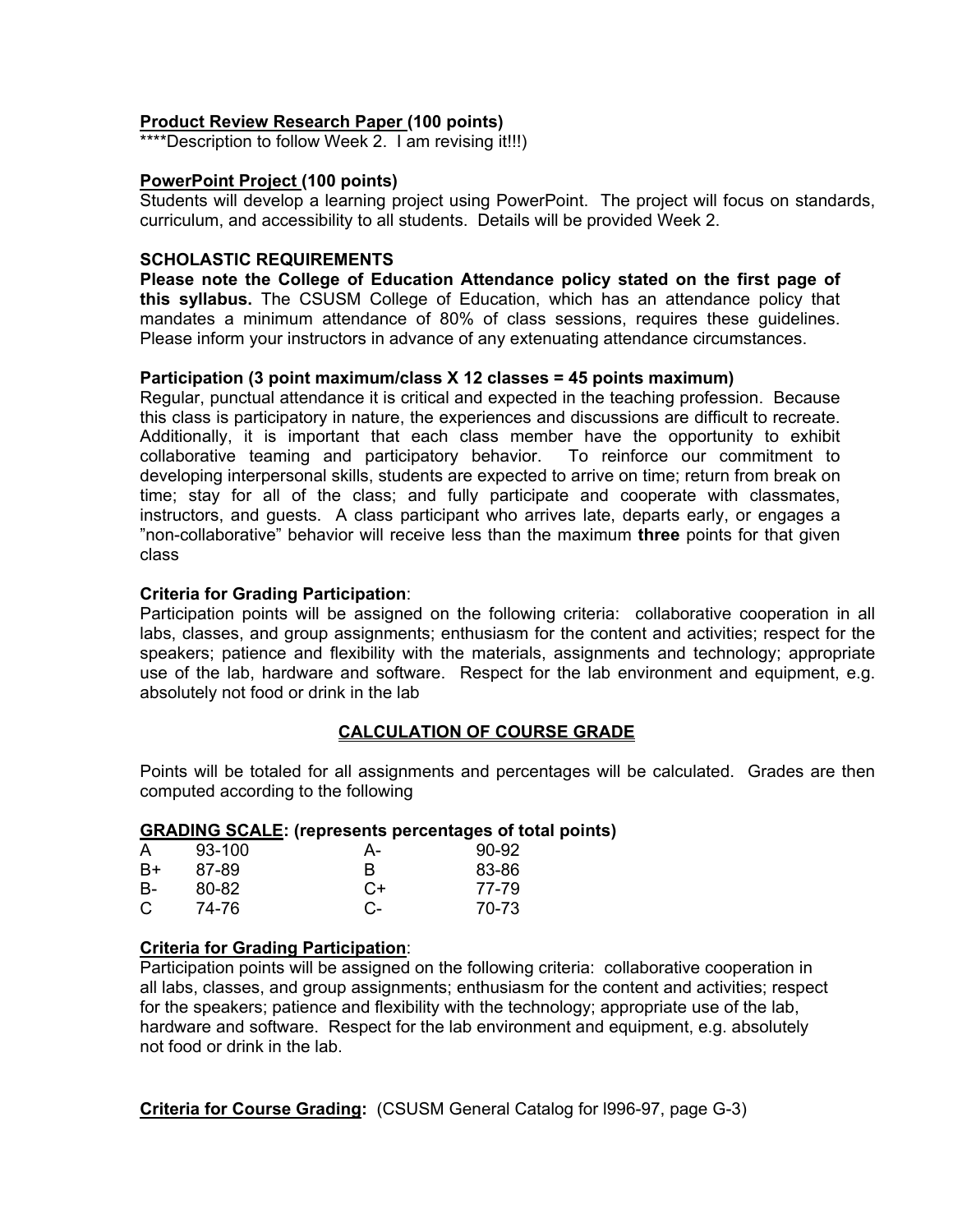A (Excellent): Performance of the student has been at the highest level, showing sustained excellence in meeting all course requirements and exhibiting an unusual degree of intellectual initiative.

B(Good): Performance of the student has been at a high level, showing consistent and effective achievement in meeting course requirements.

C (Satisfactory): Performance of the student has been at an adequate level, meeting the basic requirements of the course.

#### **NOTE: The minimum acceptable grade for courses in the professional education sequence is C+, but a B average must be maintained.**

D (Passing): Performance of the student has been less than adequate, meeting only the minimum course requirements.

F (Failing): Performance has been such that minimal course requirements have not been met.

#### **Suggested References and Readings:**

Male, M. (1997). Technology for inclusion: Meeting the special needs of all students (3rd ed.). Boston: Allyn and Bacon.

Roblyer, M.; Edwards, J.; & Havriluk, M. (1997). Integrating Educational Technology into Teaching. Columbus, OH: Merrill.

Scherer, M. (1993). Living in the state of stuck: How technology impacts the lives of people with disabilities. Cambridge, MA: Brookline Books

Norman, D. (l993). Things that make us smart: Defending human attributes in the age of the machine. Reading, MA: Addison-Wesley.

#### **CTC Level 1 Standards And Levels Of Competence:**

The following table indicates the CTC Level I standards and level of competence addressed by EDMX 632 and the level (i.e., knowledge, application) at which each standard is demonstrated.

| <b>TADIC OF OF LEVEL FORTHALGE ATM LEVELS OF COMPUTER</b> |       |       |       |       |            |       |       |       |       |
|-----------------------------------------------------------|-------|-------|-------|-------|------------|-------|-------|-------|-------|
| M/M/S                                                     | M/M/S | M/M/S | M/M/S | M/M/S | M/M/S      | M/M/S | M/M/S | M/M/S | M/M/S |
| 10                                                        |       | 15    |       | 22    | 23         | 24    | 25    | 26    | 27    |
| K/A                                                       | K/A   | K/A   | K/A   | K/A   | <b>K/A</b> | Α     | K/A   | K/A   | K/A   |

#### **Table of CTC Level I Standards and Levels of Competence**

Key to Table Standards and Areas of Certification:

 $\overline{a}$ 

| 10                                                                               | Professional, legal and ethical practices                                   |  |  |  |  |
|----------------------------------------------------------------------------------|-----------------------------------------------------------------------------|--|--|--|--|
| 12                                                                               | Educating diverse learners with disabilities                                |  |  |  |  |
| 15                                                                               | Managing learning environments                                              |  |  |  |  |
| 17                                                                               | Assessment, curriculum, and instruction                                     |  |  |  |  |
| 22                                                                               | Assessment and evaluation of students                                       |  |  |  |  |
| 23                                                                               | Planning and implementing curriculum and instruction                        |  |  |  |  |
| 24                                                                               | Positive behavior support                                                   |  |  |  |  |
| 25M/M                                                                            | Characteristics and needs of individuals with mild to moderate disabilities |  |  |  |  |
| 26                                                                               | Curriculum                                                                  |  |  |  |  |
| 27                                                                               | Movement, mobility, sensory and specialized health care                     |  |  |  |  |
| M/M/S= Common Mild/ Moderate and Moderate/Severe Education Specialist Competency |                                                                             |  |  |  |  |
| M/M<br>$\equiv$                                                                  | = Mild/Moderate Education Specialist Competency                             |  |  |  |  |
| M/S                                                                              | = Moderate/Severe Education Specialist Competency                           |  |  |  |  |
| κ                                                                                | = Competence at knowledge level                                             |  |  |  |  |
| A                                                                                | = Competence at application level                                           |  |  |  |  |